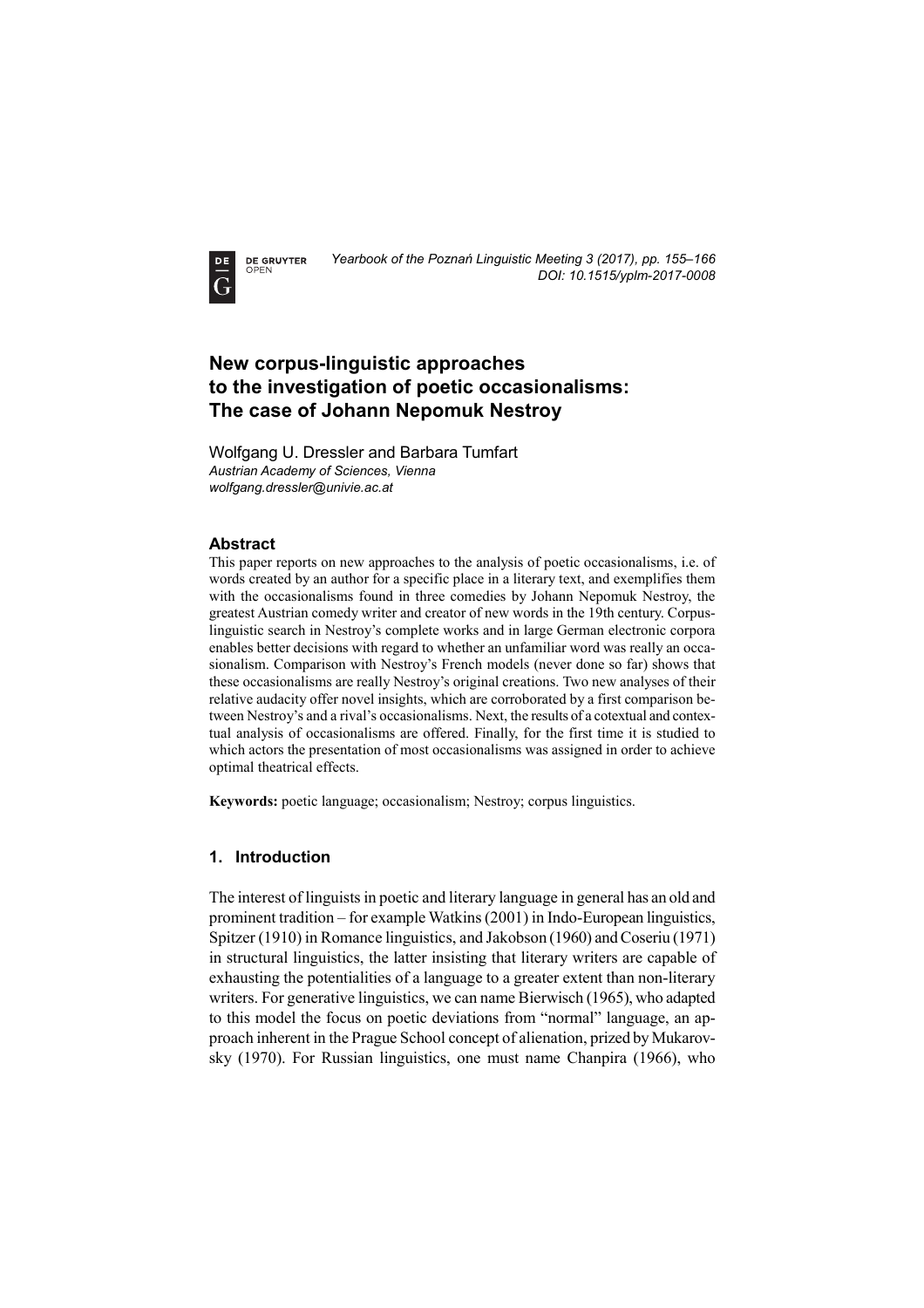coined the term occasionalism, meaning a new word created for a poetic function at a specific place in a literary text, and which has little chance to be accepted by the language community as a neologism (more in Zemskaja 1973: 227–240).

Dressler (1981a, 1983, 2007b) endeavoured to create and elaborate a linguistic scale of poetic audacity of occasionalisms as characterizing poetic license, thereby aiming to account for poetic creativity in the realm of word formation. But this can cover only the paradigmatic axis of occasionalisms, whereas for the syntagmatic axis efforts were limited to textlinguistic aspects of cohesion created by occasionalisms either in anaphoric or cataphoric function (Dressler 1981b; Dressler and Mörth 2012).

However, now a co-author has been found for work on the larger syntagmatic aspects – the second author of the present paper, a literary expert specializing in 19th-century Viennese comedy, including its most important representative, Johann Nepomuk Nestroy (1801–1862); cf. Tumfart (2005, 2008, 2012). Therefore, we would like to exemplify our new approach and our new methods with this comedy writer and with his role in the contemporary literature of his time. Since Nestroy's works are still cherished (and thus performed in theatres) for their satirical, jocular and creative use of the lexicon (cf. Hein 1970; Scheichl 2001), and since he is unanimously considered to be the greatest Austrian creator of new words in the whole 19th century, an investigation of his occasionalisms seemed promising. Since the superlative *greatest* creator is relative, his occasionalisms must be systematically related to the productions of other writers, which has never been done before.

Our approach is corpus-linguistic and, with the expansion of electronic corpora, it allows us to inspect new data and to pose and answer new questions in the study of occasionalisms created by poets for a single use at a specific point in one of their texts (cf. Christofidou 1994). Such research can surpass the limits of, e.g., recent studies on James Joyce and on other writers, such as Boase-Beier (1987) or of all the previous studies on Johann Nepomuk Nestroy (Gengnagel 1962; Kreissler 1967; Hunger 1999; Panagl 1983, 2007), including those by Dressler (1981a, 1983, 2007b).

#### **2. Data and methods**

We studied all the occasionalisms found in three Nestroy comedies (*Das Mädl aus der Vorstadt*, *Das Gewürzkrämer-Kleeblatt*, and *Der Zerrissene*, henceforth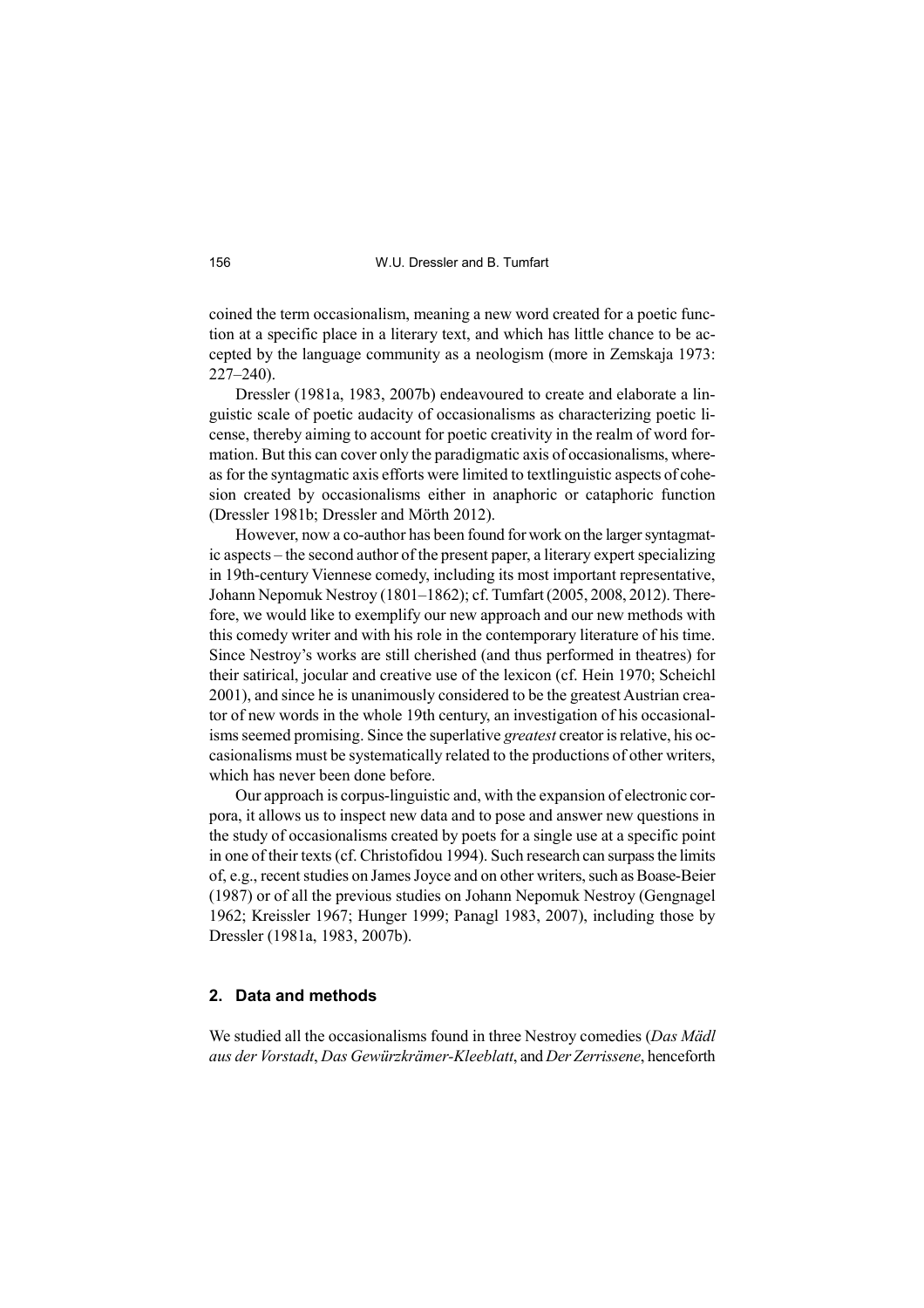abbreviated as *Mädl*, *Gewürz*, *Zerriss*) and compared them with: (1) the whole electronic corpus of Nestroy's works available at the Austrian Academy of Sciences (also with the historical-critical edition by Hein et al. 1977–2010); (2) the Academy's electronic corpus of contemporary Viennese comedies (*Viennese Theatre Corpus*, henceforth VTC (over 750,000 word tokens); (3) the electronic historical *Austrian Academy Corpus* (AAC) composed of texts starting in 1848 (over 500 million tokens); and (4) the electronic historical corpus of the *Deutsches Text Archiv* (DTA, over 100 million tokens). We used the Academy's tools, notably the word-splitter.

The systematic comparison of Nestroy's occasionalisms that we pioneered can be divided into several steps (Sections 3–8).

#### **3. Is a putative occasionalism really an occasionalism?**

The identification of occasionalisms usually starts with introspectivism: a complex or derived word, unknown to a linguist, found in a literary work, strikes the linguist as a possible occasionalism created by the literary author, because creating occasionalisms is part of poetic license typical of many authors. This is a necessary first, creative step, but an investigator must not stop here (as Hunger 1999 largely did in his monograph). The reliability of introspective judgments on putative occasionalisms is small, especially with literary works produced in the mid-19th century. Thorough controls are necessary, and for this purpose we ploughed through electronic corpora, which had not been possible for the authors cited in Section 1.

By means of searching through the above-mentioned electronic corpora, we first established whether Nestroy used (a candidate for) an occasionalism really only once in his many comedies, and then determined whether it did not occur elsewhere in 19th-century or earlier writings. The first search results in certainty, the second search only in high probability, because the existing electronic corpora are by far not exhaustive for the 18th and 19th century (earlier authors were not read by intellectuals like Nestroy). But the probability of correctly identifying an occasionalism by electronic, corpus-linguistic means is much higher than by looking through dictionaries and the few existing glossaries of single authors.

This can be illustrated with a few problematic examples. In *Mädl* II.12, one finds the expression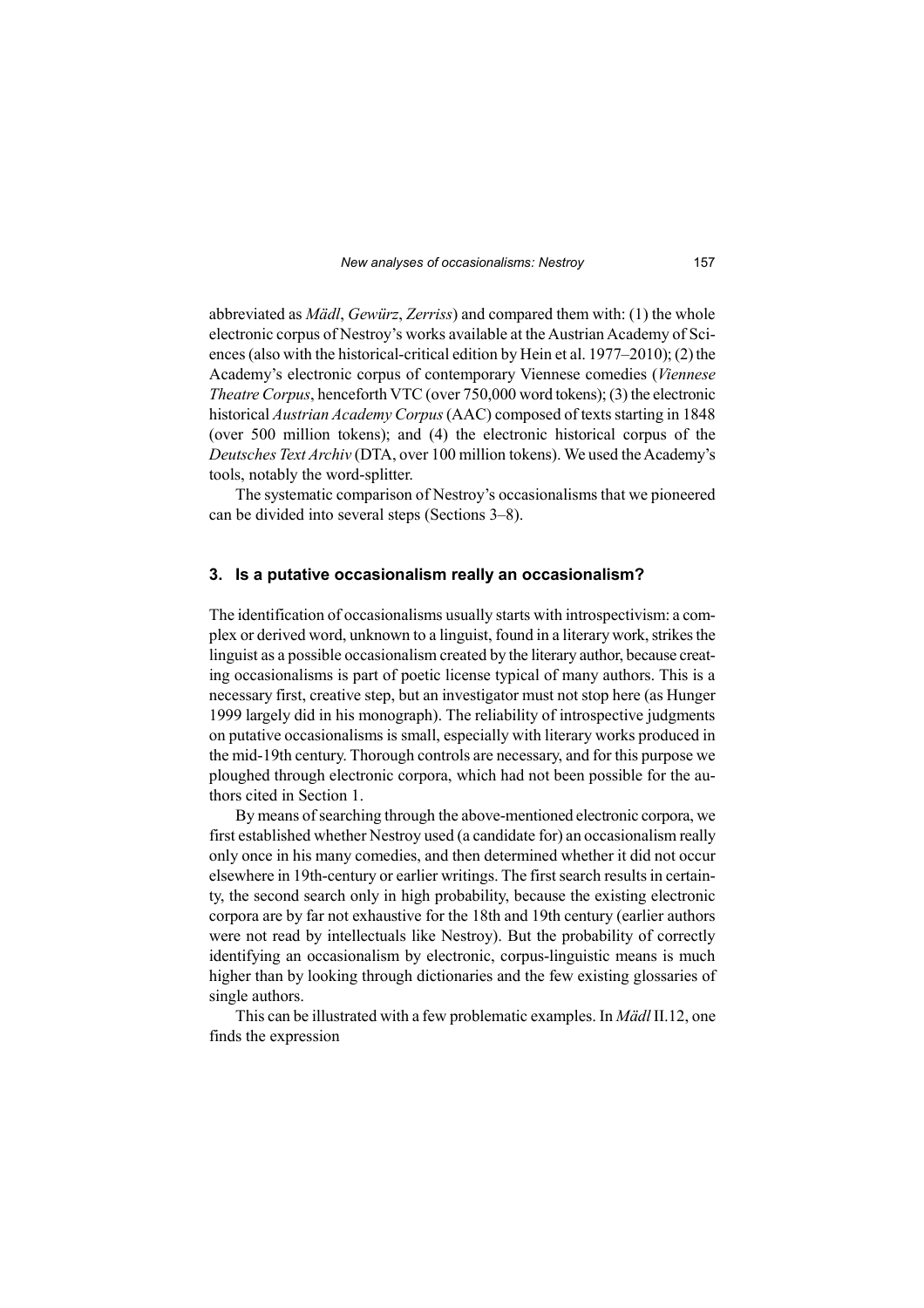#### (1) *mit unsrer Dräng+er Schar* 'with our pushers' band'

The deverbal agent noun occurs only here within Nestroy, contemporary comedies (VTC) and earlier texts, but it recurs soon afterwards and again with its head noun *Schar* 'band' in a socialist song and in a text by the early protagonist of the German workers' movement Ferdinand Lassalle. Are these recurrences and Nestroy's phrase independent continuations of an earlier hidden tradition? We decided that here we are dealing with citations from Nestroy, who was very popular in the workers' movement because of his well-known accounts of daily lower-class life and because of his frequent satirical criticism of capitalism. Similarly, we assume that, in 1853, the much less prominent comedy writer Georg Köberle copied Nestroy's 1845 occasionalism in (2):

(2) *Eh'stand+s+lotterie* 'matrimonial lottery' (*Gewürz* I.15)

As the final example in this section, the adjective

(3) *normal+mäßig*, a synonymous extension of *normal* 'normal'

occurs only once in Nestroy (*Mädl* II.7) and never in VTC, but has 56 tokens in AAC, and is thus not an occasionalism.

### **4. Is an occasionalism Nestroy's original creation or a translation from French?**

Because of the intense demand for new comedies, both Nestroy and his contemporary Viennese comedy writers used to study new French comedies and translated them into German. Nestroy wrote more than one third of his comedies after French models, including the three investigated by us: *Das Mädl aus der Vorstadt* (1841) was modelled after Paul de Kock et Varin's *La Jolie Fille du faubourg* (1840); *Der Zerrissene* (1844) – after Duvert et Lauzanne's *L'Homme blasé* (1843); and *Das Gewürzkrämer-Kleeblatt* (1845) – after Lockroy et Anicet-Bourgeois' *Trois Épiciers* (1840). But these were very creative translations, or rather "creative adaptations" (Yates 2008: 44, 51–68; Doering 1994: 31–44). Nestroy often changed the text considerably and created new dialogues and monologues (Yates 1972: 121ff; Preisner 1968:41ff).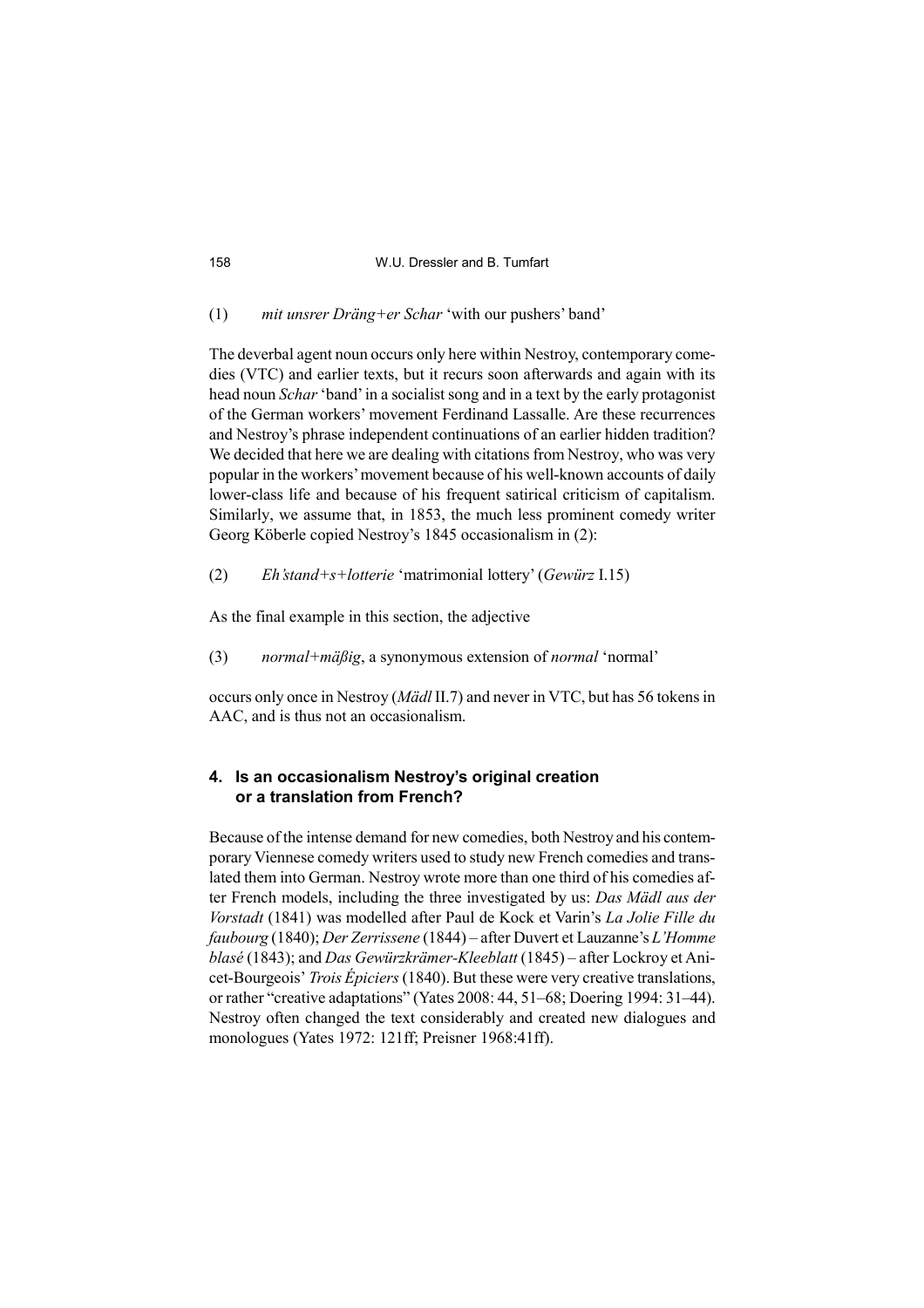First of all, we carefully read these three French comedies, but found no single occasionalism – only well-known, well-established French words. Second, Nestroy placed his occasionalisms almost always in text chunks created by himself, beyond his French models. Third, there are only four occasionalisms which render a French phrase, compound or derivation. For example, in the parodistic

(4) *in der an+ge+vers+el+t+en Landnatur* (*Zerriss* II 9) 'in the versified rural nature',

the diminutive verbal suffix *-el* renders connotatively the denotation of the adjective in the French model

(5) *l'affreuse bucolique* 'the horrible bucolics' (*L'homme blasé* II 5).

In *Mädl* II.15, Nestroy changed

- (6) *coquett-erie* (*La Jolie Fille* III.1) (which had been loaned into G. *Kokett+erie* earlier) into the ungrammatical
- (7) *Kokett+ur*.

Thus, Nestroy's occasionalisms are due to his own creativity.

#### **5. The degree of audacity of Nestroy's occasionalisms**

Authors dealing with Nestroy's occasionalisms have generally considered them to be rather audacious, with the implicit consequence that this great degree of poetic license was supposed to distinguish Nestroy from his contemporary rivals. Our own analysis investigates the occasionalisms of his three plays investigated on two linguistic dimensions, discussed in Sections 5.1 and 5.2.

## **5.1. Degree of audacity of word-formation rules represented by occasionalisms**

Firstly, we classified the audacity of his occasionalisms according to the methodology successively developed in Dressler (1981a, 1983, 2007b), which allows a (simplified) grading of the use of word-formation patterns in creating occasionalisms: from most audacious (ungrammatical (illegal) creations) to auda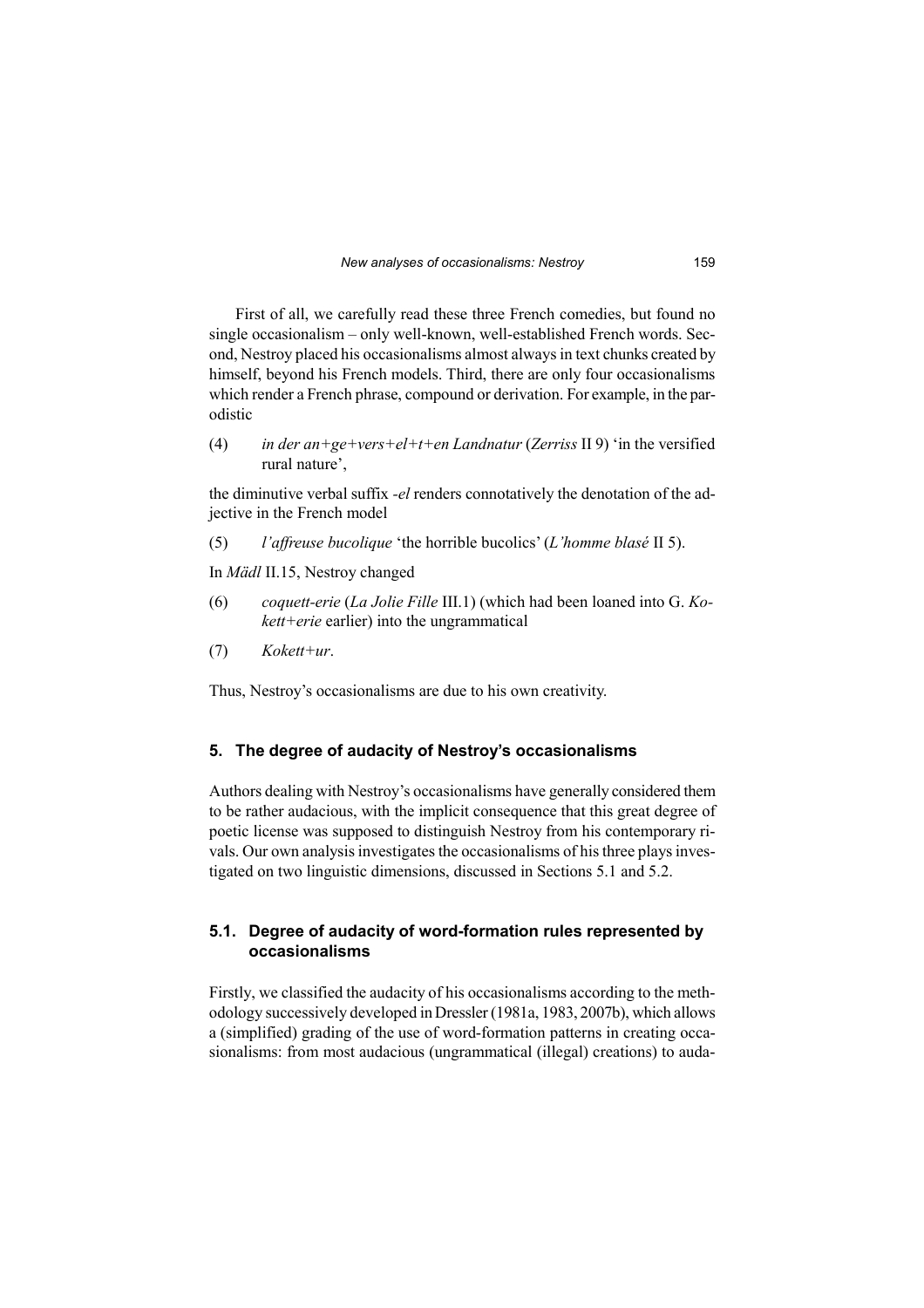cious (use of unproductive rules) to not audacious (use of fully productive rules).

Contrary to previous, insufficiently systematic studies, we found that Nestroy nearly always used current productive word-formation rules for creating occasionalisms, i.e. in 99 of the 102 occasionalisms occurring in the three plays studied. These include, in particular:

(a) 19 concatenative (non-interfixed) noun compounds, e.g.

(8) *Podagra+füß'* 'podagra feet' (*Mädl* I.6);

(b) 23 interfixed noun compounds, e.g.

(9) *Kapitalist+en+gefühl* 'capitalist feeling' (*Mädl* I.6);

(c) 19 phrase/sentence/synthetic compounds, e.g.

(10) *Glück+zerstör+er* 'happiness destroyer';

(d) 3 diminutives, e.g.

(11) *Bräutigamm+l* 'bridegroom-ie';

plus other derivations with even smaller numbers. Thus, Nestroy's occasionalisms are dominated by compounds (62 of 99).

The only unproductive formation is the compound verb

(12) *zorn+erbleichen* 'to become pale for rage',

and there are just 2 ungrammatical occasionalisms:

- (13) *Kokett+ur* (see Section 4), and
- (14) *All+e+tag+s+genüsse* 'every day delights' (*Zerriss* I.5).

## **5.2. Conspicuousness of element combinations**

Secondly, we investigated the compound families (of Nestroy's occasionalistic compounds) consisting of the same lexical compound member in the same position in all the electronic corpora available and found two salient properties.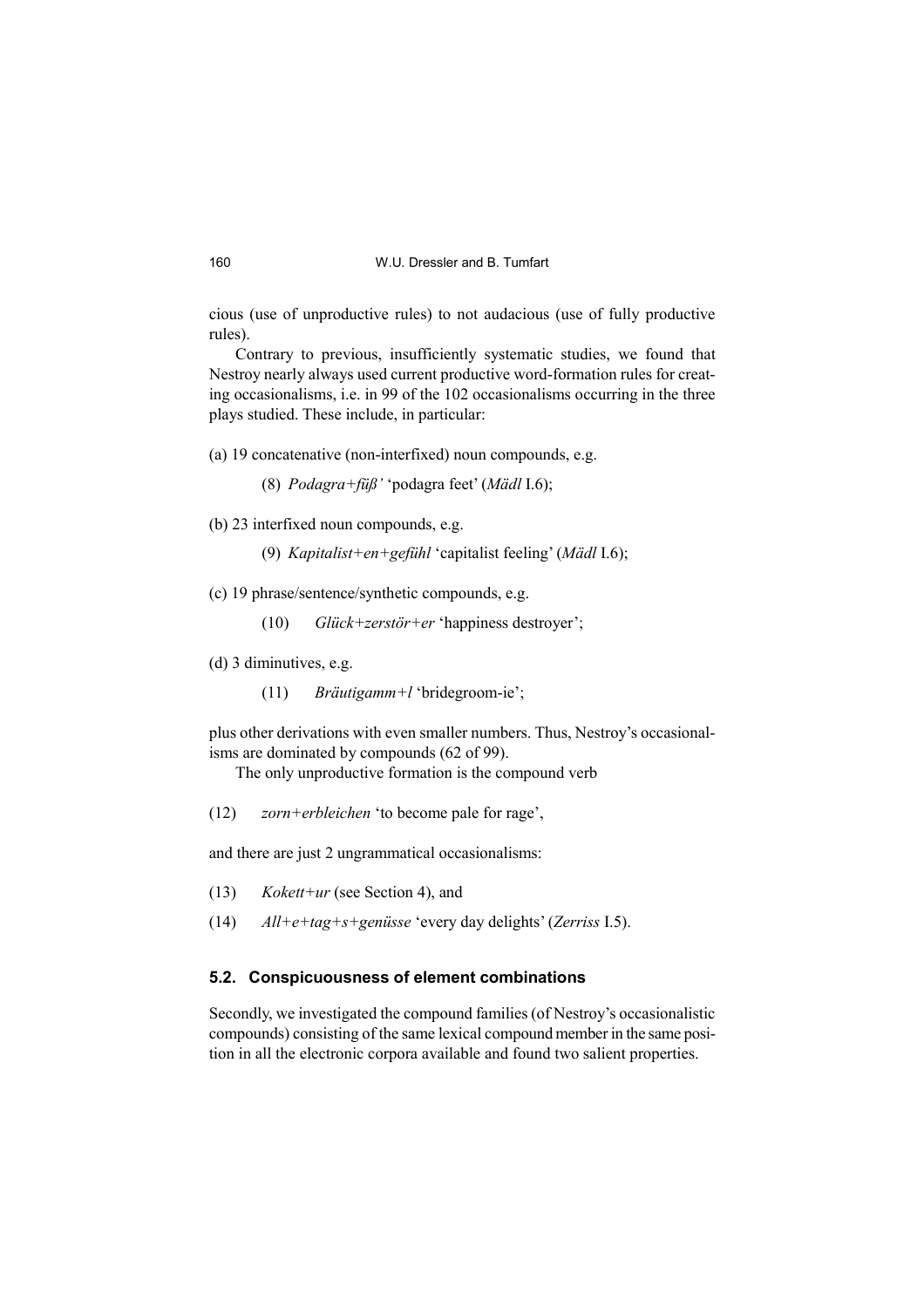Firstly, we identified occasionalistic compounds which consisted of two elements of which at least one belongs to families with very small family size, which means that these two elements normally have extremely little chance of being combined (Hay and Baayen 2002; Mulder et al. 2014), e.g.

(15) *Mathilden+schnipfer* 'stealer of Mathilde'.

The second part of (15) was found only in three other compounds, while the first part, being as a name, is an ad-hoc argument of the regional verb *schnipfen*.

Secondly, we found compounds with both elements belonging to large families, but whose combination is semantically surprising, because there do not exist such combinations (even not semantically similar ones). For example, in

(16) *Liebe+s+mathematiker* (*Mädl* II.15) 'love mathematician'

neither the first nor the second member occurs with semantically similar other members in the other position. We have found

(17) *Liebesmathematik*, *Liebesgeometrie* 'love mathematics/geometry'

only in texts of the 21st century. Another case is the gapping construction of

(18) *Knie- und Ferse+n+distanz* 'knee and heel distance' (*Mädl* I.8)

where the combination of *distance* with body parts is highly unusual. This may be seen as Nestroy's specification of a property of comedies in general, as stated by Fludernik (2015): "The comedy [...] resides in the clash of depicted elements, in the incongruity of the blended worlds".

## **6. Cotextual and contextual motivation of occasionalisms**

We also undertook the first systematic study of the cotextual and contextual motivation of Nestroy's novel words.

Nestroy usually motivates his occasionalisms in the preceding or following text chunk, i.e. by the cotext, and – as expected – more often anaphorically than cataphorically; the distance between the motivating cotext and the occasionalism is usually very small. These two tendencies represent, in a semiotic perspec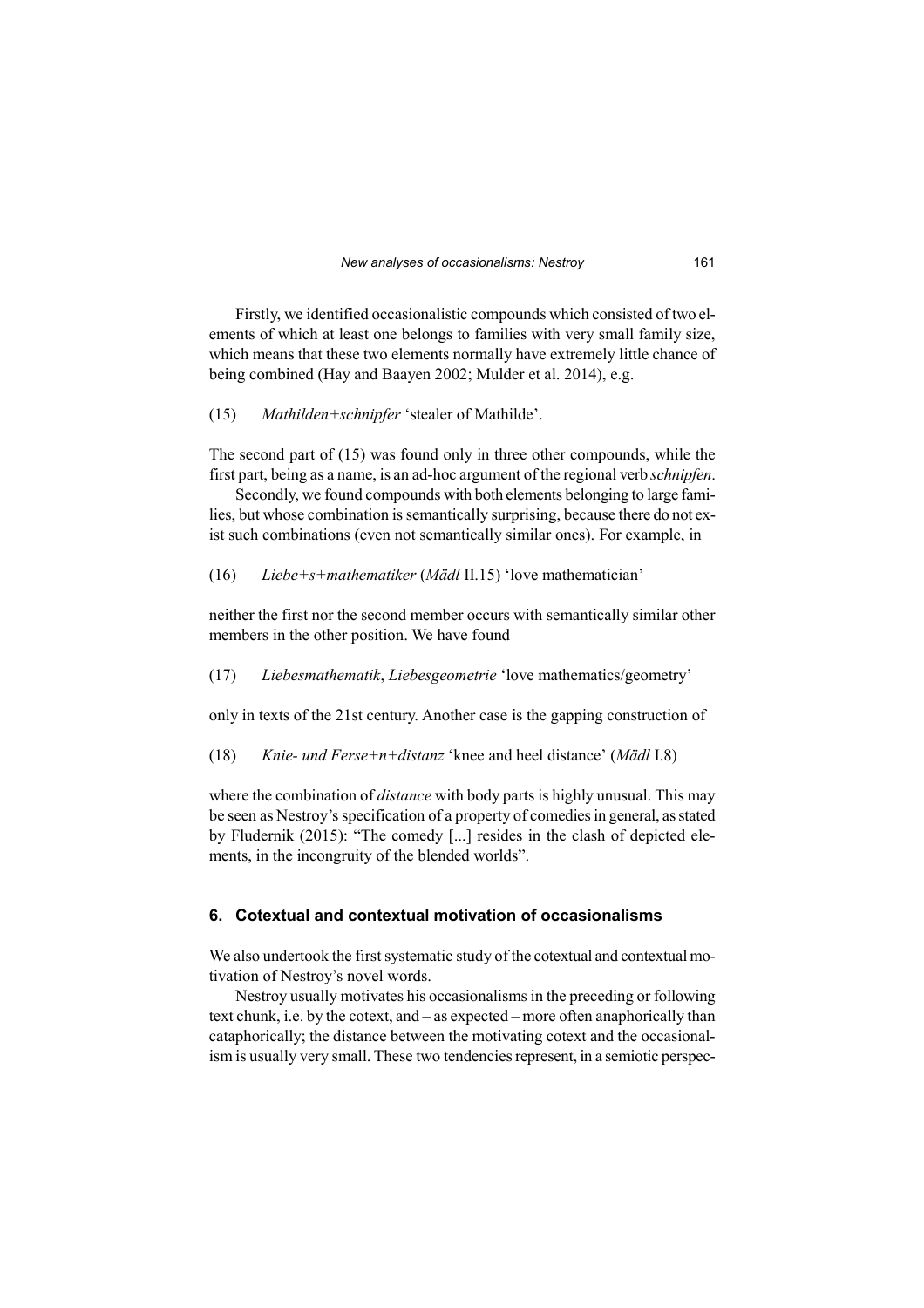tive, two clear indexical preferences (Dressler 1989, 2000). One example is in *Zerriss* II.9:

(19) *wärst du seine indirecte Mörderin, Tod+geber+in par distance* 'you would be his murderess, his distant death-giveress'.

Multiple motivation occurs in *Gewürz* II.7: after the verb *stehlen* 'to steal' and its past participle *gestohlen*, we find

(20) *Einen andern Diebstahl zeigt man an. – Bey der Frau+en+entwendung blammirt man sich, wenn man ein G'schrey macht.* 'One reports (to the police) a different theft. – In case of a woman-purloining one disgraces oneself if one screams.'

Often, two occasionalisms are combined, e.g.

(21) *Glück+zerstör+er, Seeligkeit+vernicht+er* (*Zerriss* I.17) 'happiness destroyer, bliss exterminator'.

The contextual motivation, by embedding of occasionalisms in theatrically effective context, can be exemplified with the above-mentioned parodistic

(22) *in der an+ge+vers+el+t+en Landnatur* (*Zerriss* II 9) 'in the versified rural nature',

which together with the adjacent occasionalism

(23) *Stereotip+igkeit* 'stereotypicity'

belittles the excessive nature enthusiasm of 19th-century romanticism.

### **7. Comparison of Nestroy's occasionalisms with those of his rival Berg**

We systematically compared, according to the dimensions of Sections 5 and 6, all occasionalisms of Nestroy's three comedies with all the occasionalisms found in four comedies by Ottokar Franz Ebersberg: *Ein Rekrut von 1859*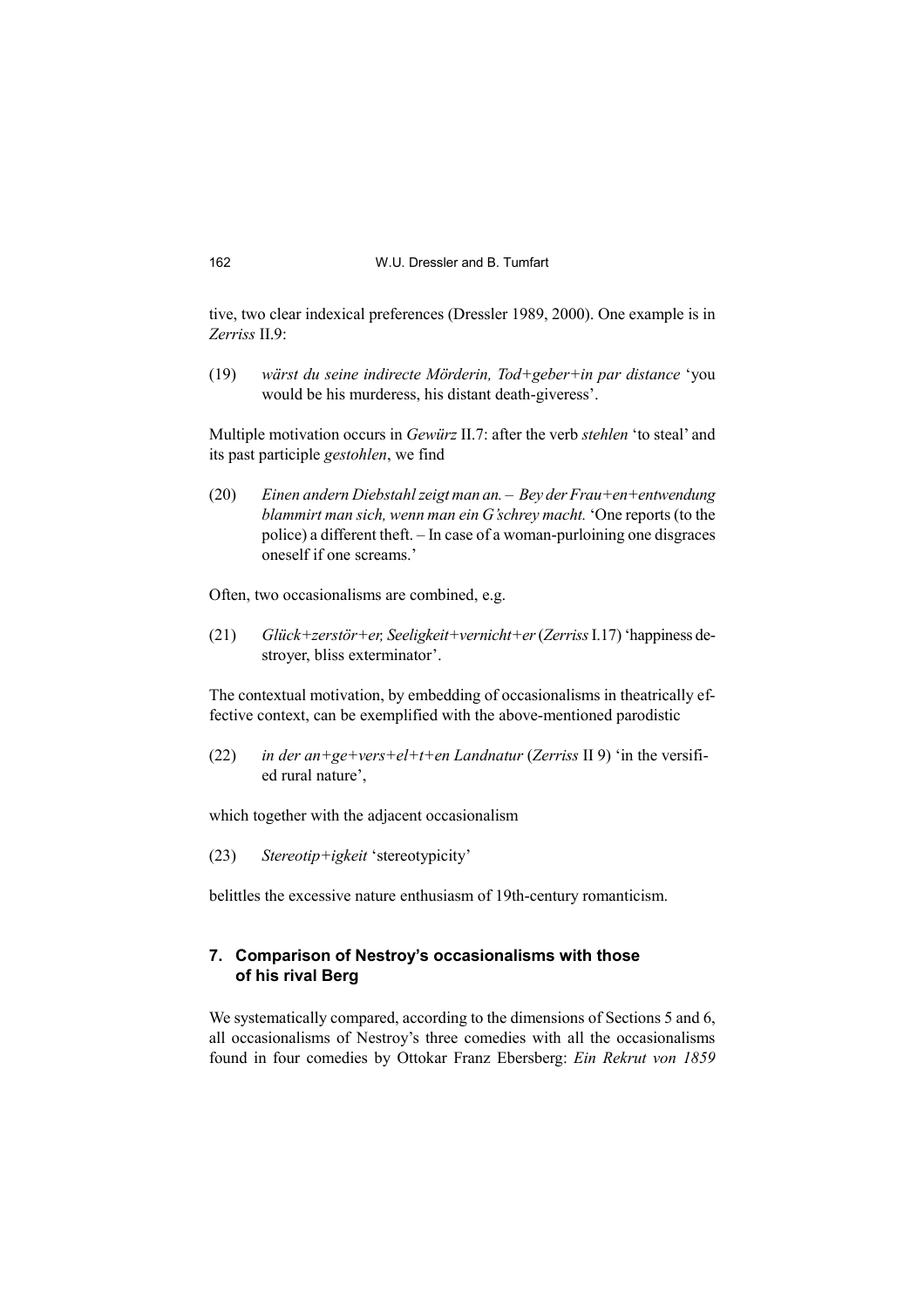(1859), *Die alte Schachtel* (1856), *Der barmherzige Bruder* (1874) and *Wiener Karrikaturen* (1880). Ebersberg (1833–1886), also known as Berg, was a very fertile comedy writer and journalist of his time, but is now totally obsolete.

In contrast to Nestroy's 102 occasionalisms within the 56,760 word tokens of his three plays, we found only 25 occasionalisms within the 93,668 word tokens of the four plays by Berg. Thus, in percentage terms, Berg produced slightly more than a quarter of the number of Nestroy's occasionalisms, all of them representing productive word formation patterns.

Thus, Berg created many fewer occasionalisms than Nestroy (Section 5.1). With reference to the phenomena discussed in Section 5.2, we found only 3 occasionalisms in Berg's plays which are conspicuous for their combination of elements, e.g.

(24) *Zehe+n+schweb+erei* (*Alte Schachtel* II 12) 'toe floating'.

While there are many compounds starting with *Zehe* 'toe', we could not find any compound ending in *-schweberei*.

In regard to cotextual and contextual motivation, Berg is by far inferior to Nestroy. There are few cotextual motivations and a literary analysis of contextual motivation in Tumfart and Dressler (2016) confirmed the great difference in the literary evaluations of Nestroy and Berg.

#### **8. Which actors were intended to present occasionalisms in Nestroy's plays?**

Finally, we compared the percentages of occasionalisms assigned to the different characters of his plays and found that the highest percentage of occasionalisms (among all the word tokens of each actor) were to be uttered by Nestroy himself, and next by his most esteemed actor-friend Wenzel Scholz, followed by his other esteemed actor friends Alois Grois and Carl Carl, according to who was supposed to act besides Nestroy himself in each comedy. This means that he entrusted his occasionalisms to the actors whose performance he trusted most. There is no trace of any possible connection between a high percentage of occasionalisms and a property which would unite these roles in the plays. This analysis, of a kind which – we think – has never been done before, proves Nestroy's strategic creation of occasionalisms on a metalinguistic level.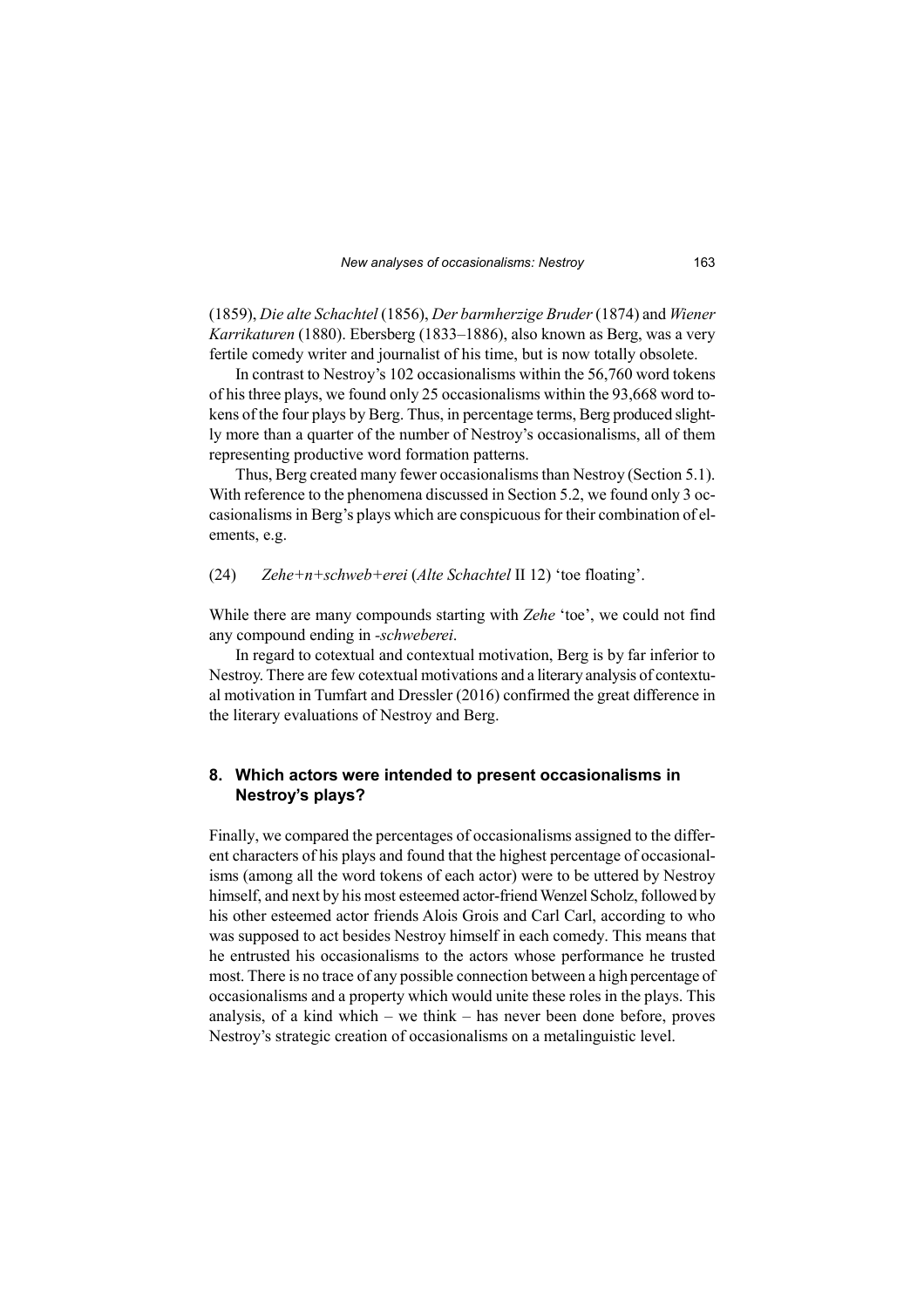#### **9. Conclusion**

Above all, Nestroy appears to have formed occasionalisms with a view to increasing the theatrical effect of word play and stimulating metalinguistic reflection, in ways partially similar to the effects already present in the occasionalisms created by Aristophanes (cf. Peppler 1902; Bergson 1900).

What our study exemplifies are novel results obtained by novel research methods: the confirmation of putative creative poetic words as really new creations by an author due to systematic investigation of large electronic corpora, the judicious systematic analysis of the make-up of occasionalisms according to their word-formation patterns and the interrelations between the compound families to which the constituents of an occasionalism belong, and the characterisation of the properties of a literary writer not in isolation but in comparison with similar authors (be it of the same or a different language). Linguists can learn how the potentialities of a language are exploited by its most creative native speakers. Literary scholars can be provided with new types of data which go beyond anecdotal selection of examples and allow them to study the cotextual and contextual motivation of poetic word creations. And to theatre experts, we have offered in Section 8 a new method for studying the strategic assignment of creative language to the actors most trusted by an author for achieving the intended theatrical effects. In this way, a corpus-linguistic analysis of belleslettres can provide new impulses for literary studies.

#### **References**

- Bergson, H. 1900. *Le rire: Essai sur la signification du comique*. Paris: Éditions Alcan 1924. (Reprinted from *Revue de Paris*, 1<sup>er</sup> février, 15 février et 1<sup>er</sup> mars 1900.)
- Bierwisch, M. 1965. "Poetik und Linguistik". In: Ihwe, J. (ed.), *Literaturwissenschaft und Linguistik. Ergebnisse und Perspektiven*. Frankfurt: Athenäum. 568–586.
- Boase, J.B. 1987. *Poetic compounds: The principles of poetic language in modern English poetry*. Tübingen: Niemeyer.
- Chanpira, E.I. 1966. "Ob okkazional'nom slove i okkazional'nom slovoobrazovanii" [On the occasional word and occasional word formation]. In: Zemskaja, E.A. and D.N. Šmelev (eds.), *Razvitie slovoobrazovanija sovremennogo russkogo jazyka* [The development of word formation in Modern Russian]. Moskva: Nauka.
- Christofidou, A. 1994. *Okkasionalismen in poetischen Texten: Eine Fallstudie am Werk von O. Elytis*. Tübingen: Narr.
- Coseriu, E. 1971. "Thesen zum Thema 'Sprache und Dichtung'". In: Stempel, W. (ed.), *Beiträge zur Textlinguistik*. München: Fink. 183–188.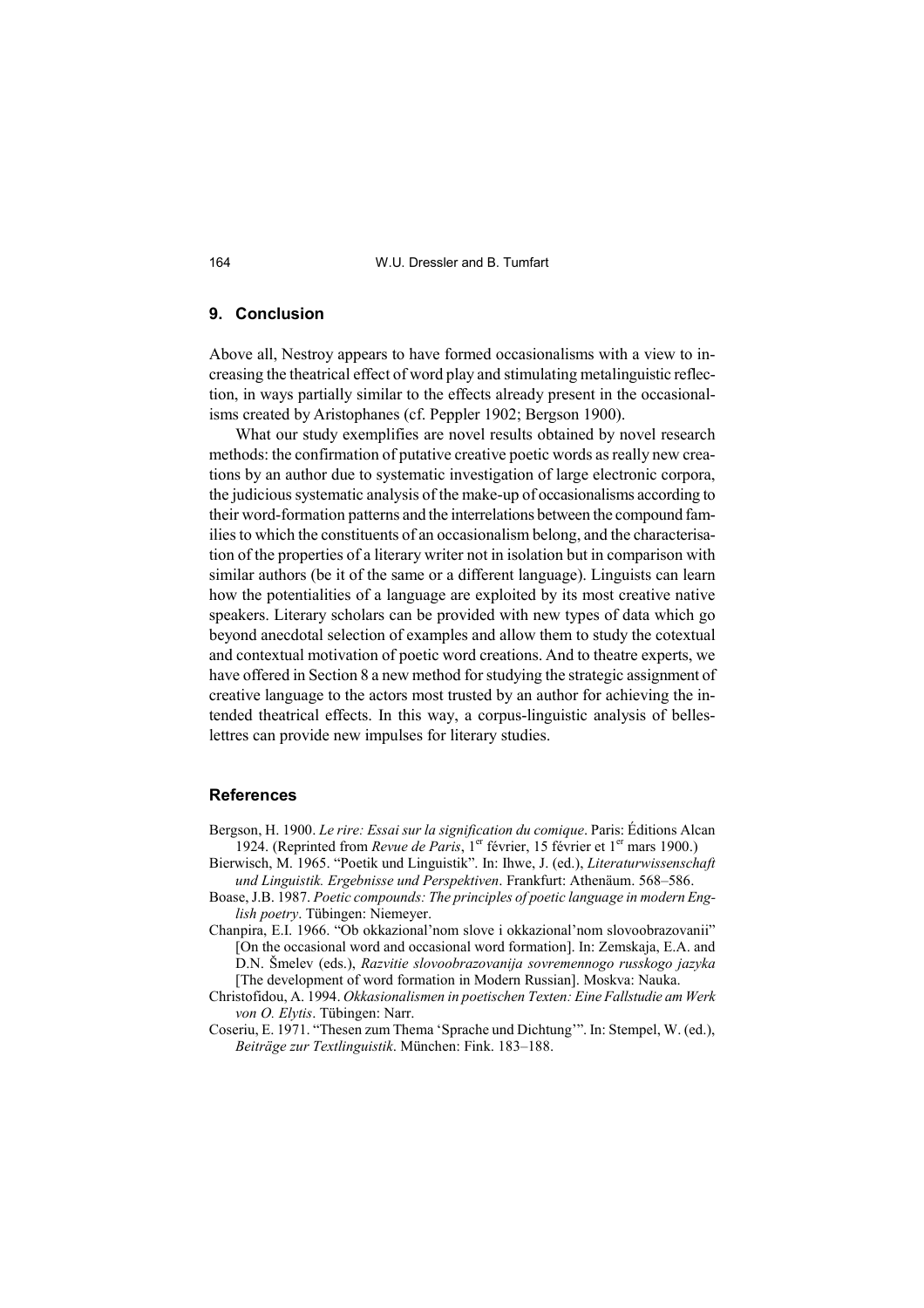- Doering, S. 1992. *Der Wienerische Europäer: Johann Nestroy und die Vorlagen seiner Stücke.* München: W. Ludwig Verlag.
- Doering, S. 1994. "Es ist alles uralt, nur in andrer Gestalt: Über die Vorlagen von Nestroys Werken". In: Yates, W.E. (ed.), *Vom schaffenden zum edierten Nestroy*. Wien: Jugend und Volk. 31–44.
- Dressler, W.U. 1981a. "General principles of poetic license in word formation". In: Geckeler, H., B. Schlieben-Lange, K. Trabant and H. Weydt (eds.), *Logos semantikos. Studia linguistica in honorem Eugenio Coseriu 1921–1981.* (Vol. 2: *Sprachtheorie und Sprachphilosophie*.) Berlin: de Gruyter. 423–431.
- Dressler, W.U. 1981b. "Zum Verhältnis von Wortbildung und Textlinguistik (mit Beispielen aus der schönen Literatur)". In: Petőfi, J. (ed.), *Text vs. sentence continued*. Hamburg: Buske. 96–106
- Dressler, W.U. 1983. "Konsequenzen einer polyzentristischen Sprachtheorie für die Stiltheorie der dichterischen Sprache". *Etudes Finno-Ougriennes* 15. 117–131.
- Dressler, W.U. 1989. *Semiotische Parameter einer textlinguistischen Natürlichkeitstheorie*. Wien: Verlag der Österreichischen Akademie der Wissenschaften.
- Dressler, W.U. 2000. "Textlinguistik und Semiotik". In: Brinker, K. et al. (eds.), *Textund Gesprächslinguistik* (vol. 1). Berlin: de Gruyter. 762–772.
- Dressler, W.U. 2007a. "Productivity in word formation". In: Jarema, G. and G. Libben (eds.), *The mental lexicon: Core perspectives*. Amsterdam: Elsevier. 159–183.
- Dressler, W.U. 2007b. "Produktivität und poetische Lizenz". In: Dressler, W.U. and O. Panagl (eds.), *Poetische Lizenzen*. Wien: Praesens Verlag. 117–132.
- Dressler, W.U. and K. Mörth. 2012. "Produktive und weniger produktive Komposition in ihrer Rolle im Text an Hand der Beziehungen zwischen Titel und Text". In: Gaeta, L. and B. Schlücker (eds.), *Das Deutsche als kompositionsfreudige Sprache*. Berlin: de Gruyter. 219–233.
- Fludernik, M. 2015. "Blending in cartoons: The production of comedy". In: Zunshine, L. (ed.), *The Oxford handbook of cognitive literary studies*. Oxford: Oxford University Press. 155–175.
- Gengnagel, D. 1962. "Zur sprachlichen Gestaltung der Possen Johann Nestroys". *Wissenschaftliche Zeitschrift der Friedrich-Schiller-Universität Jena*, *Gesellschafts-und Sprachwissenschaftliche Reihe* 1. 119–130.
- Hay, J. and H. Baayen. 2002: "Parsing and productivity". *Yearbook of Morphology* 2001. 203–235.
- Hein, J. 1970. *Spiel und Satire in der Komödie Johann Nestroys*. Bad Homburg: Gehlen.
- Hein, J. 2012. "'Die Handlung ist dem Französischen nachgebildet': Johann Nestroy und seine Vorlagen im Spiegel der neuen historisch-kritischen Ausgabe". *Austriaca* 75. 15–39.
- Hunger, H. 1999. *Das Denken am Leitseil der Sprache: Johann Nestroys geniale wie auch banale Verfremdungen durch Neologismen*. Wien: Verlag der Österreichischen Akademie der Wissenschaften.
- Jakobson, R. 1990. "Linguistics and poetics". In: Sebeok, T. (ed.), *Style in language*. Cambridge, MA: MIT Press. 350–377.
- Kreissler, F. 1967. *Das Französische bei Raimund und Nestroy*. Wien: Notring.
- Mukarovsky, J. 1970. "Standard language and poetic language". In: Freeman, D.C. (ed.), *Linguistics and literary style*. New York: Holt, Rinehart and Winston. 40–56.